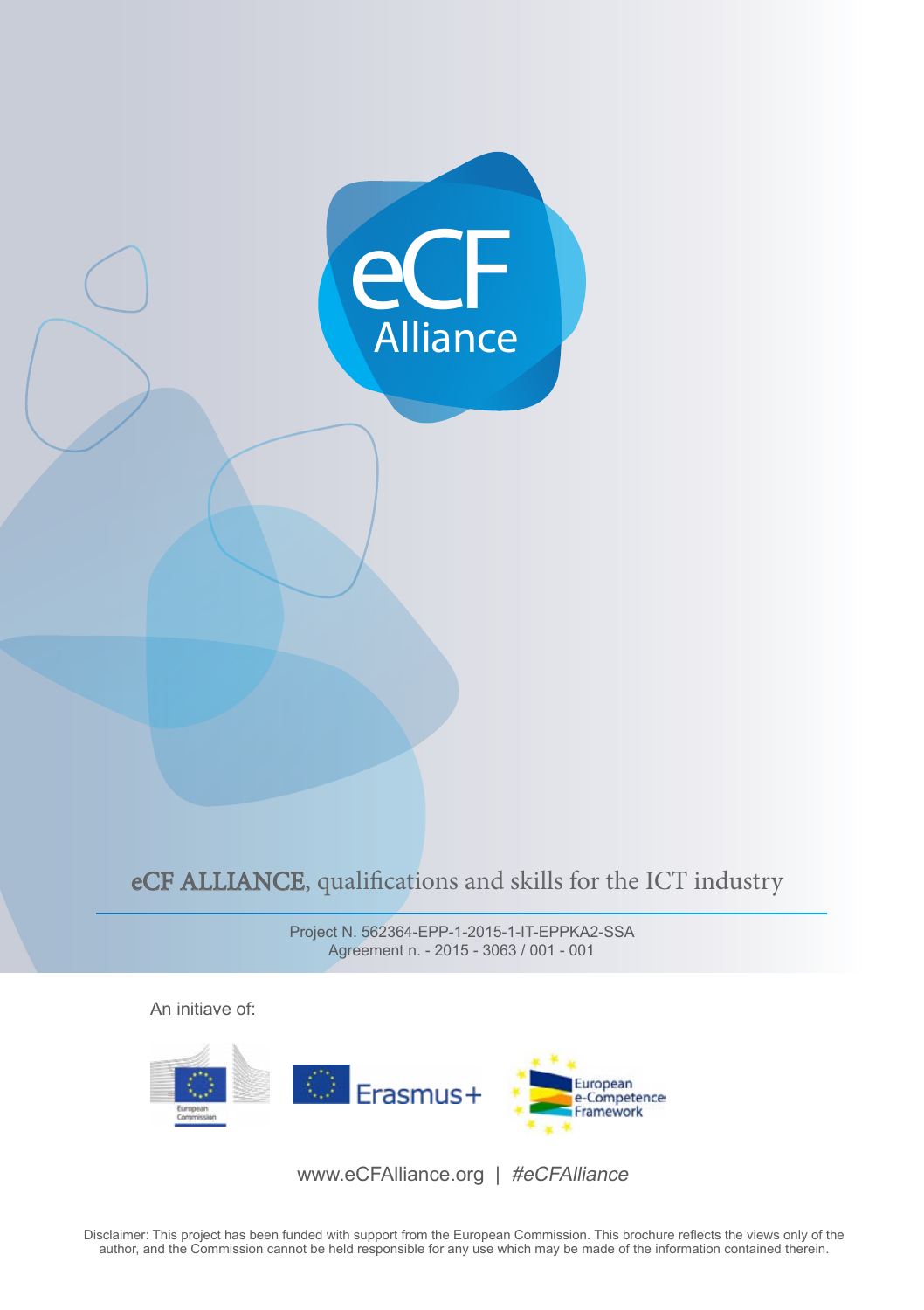

## **ABOUT THE eCF ALLIANCE**

The eCF Council is a three-year EU-funded project implemented in 2015–18 under the Erasmus+ Programme (Sector Skills Alliances).

During three years, the eCF Council consortium has built the eCF Alliance, a transnational network gathering the major players responsible for IT professionals' enhancement across Europe, namely employers, professional associations, social partners, VET providers, higher education, research centres, regulatory bodies, and SMEs. This, in response to the critical mismatch between ICT skills demand and offer that Europe is suffering both in terms of trainings and geographical distribution of the required competences against the positions available, and to the need to foster ICT professionalism at the European and international level.

### **Main objectives**



**Developing a common reference scheme for joint qualifications and assessment**, according to the ESCO IT occupations. The scheme, based on the European Qualifications Framework (EQF), the European Quality Assurance Reference Framework (EQAVET) and the European Credit system for Vocational Education and Training (ECVET) criteria, guarantees VET mutual comparability and harmonisation of e-skills curricula at EU level to enable ICT skilled professionals' and workers' mobility.



**Fostering social dialogue** to find common sectorial agreements and job matching approaches between workers and enterprises benefitting from the shared tools settled.



**3 Establishing governance mechanisms** based on continuous improvement and quality label.

# **MAIN OUTCOMES OF THE eCF ALLIANCE**



### ICT Professionalism Transnational Frame

A report on the state -of-the-art of ICT professions, labour market and employability trends in Europe.



A reference scheme for ICT-related vocational qualifications The scheme describes the basic philosophy of the eCF Alliance's foundations.



### e-Competence Learning Units set

15 e-competences from the eCF 3.0 were developed into learning units.



### Online training platform

Online platform offering, for free, the chance to acquire some of the most relevant competences included in the European e-Competence Framework. Available at:<http://www.ecfalliance-training.org/>



#### National Workshops and training sessions

A number of workshops and training sessions were organised in Bulgaria, Italy, Spain, and the Netherlands.



### eCF Alliance Stakeholder Committee (SC)

The Committee is composed of representatives from the consortium organisations and of external stakeholders active in the field of ICT skills. It evaluates the main outcomes of the project, their relevance to the market and practical applicability. Based on the evaluation results, it helps develop scenarios and elaborate proposals in accordance with the different market trends, expectations and requirements.